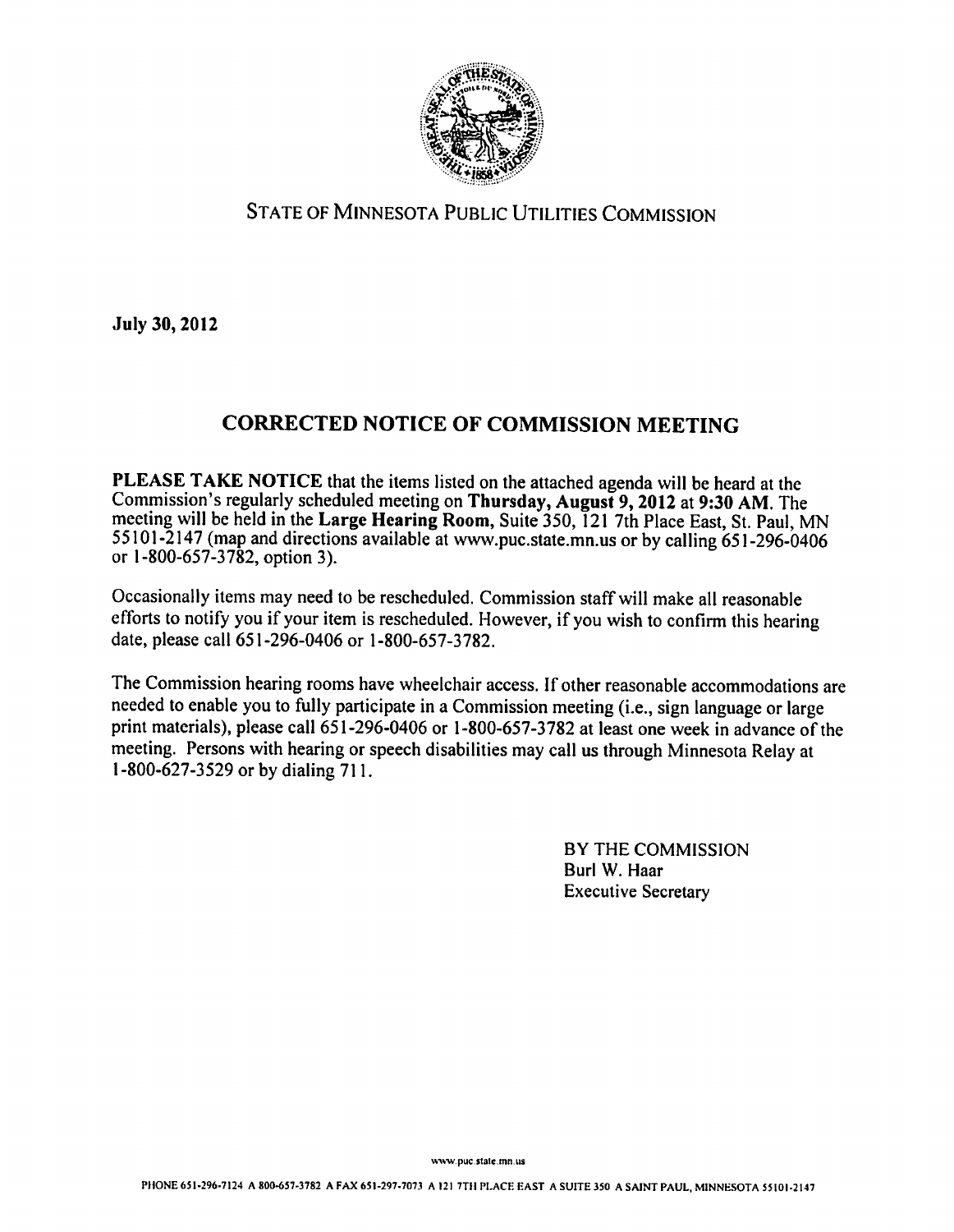# Public Utilities Commission Agenda

Thursday, August 9,2012

9:30 AM start time Utilities represented: Energy Facilities, Electricity

To view all documents related to the following Agenda items, visit eDockets

# DELIBERATION ITEMS

No Items

# DECISION ITEMS

#### \*\*1 E002/TL-09-1448 Northern States Power d/b/a Xcel Energy

In the Matter of the Route Permit Application for the CapX 2020 Hampton-Rochester-La Crosse 345 kV Transmission Line.

Should the Commission reconsider its May 30,2012 Order Issuing Route Permit as Amended? (PUC: Kaluzniak)

The Commission has the authority to accept or decline a petition for reconsideration with or without a hearing or oral argument. (Minnesota Rules 7829.3000, Subpart 6) In other words, a decision on a petition for reconsideration can be made without taking oral comments at the Commission meeting. If you have questions about this particular docket, please contact Michael Kaluzniak at 651-201-2257.

#### PL9/CN-12-590 Enbridge Energy Company, Inc.

In the Matter of an Application by Enbridge Energy, Limited Partnership (Enbridge) for Certificate of Need for the Line 67 Station Upgrade Project in Marshall, Clearwater and Itasca Counties.

Should the Commission approve the proposed Notice Plan? (PUC: Eknes)

#### ET2/TL-08-1474 Great River Energy

In the Matter of the Route Permit Application for 345 kV Transmission Line from Brookings County, South Dakota to Hampton, Minnesota.

Should the Commission authorize a minor alteration for the Brookings to Hampton transmission line project? If so, what conditions, if any, should attach to the minor alteration? (PUC: Kaluzniak)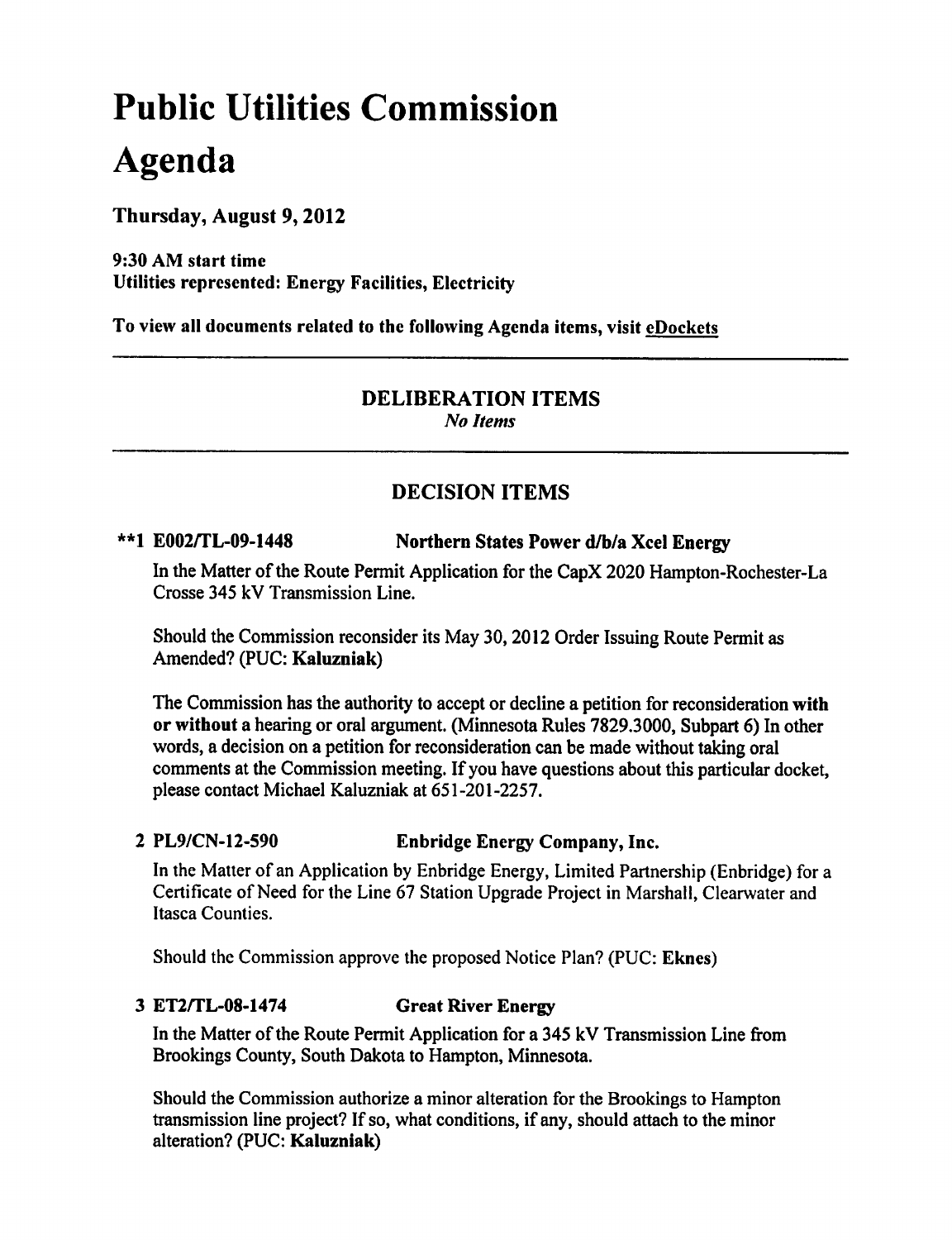#### E257,E132/SA-12-465 City of Kasson;

# People's Energy Cooperative

Joint Request of the City of Kasson and People's Energy Cooperative for Approval of Service Territory Agreement. (PUC: Bjorklund; DOC: Lusti)

#### \*\*5 E-015/RP-09-1088 Minnesota Power

In the Matter of Minnesota Power's 2010-2024 Integrated Resource Plan.

What additional action should the Commission take in this matter as a result of Minnesota Power's February 6,2012 baseload diversification study? (PUC: Stalpes, Mackenzie)

One star indicates agenda item is unusual but is not disputed.

\*\* Two stars indicate a disputed item or significant legal or procedural issue to be resolved.

(Ex Parte Rules apply)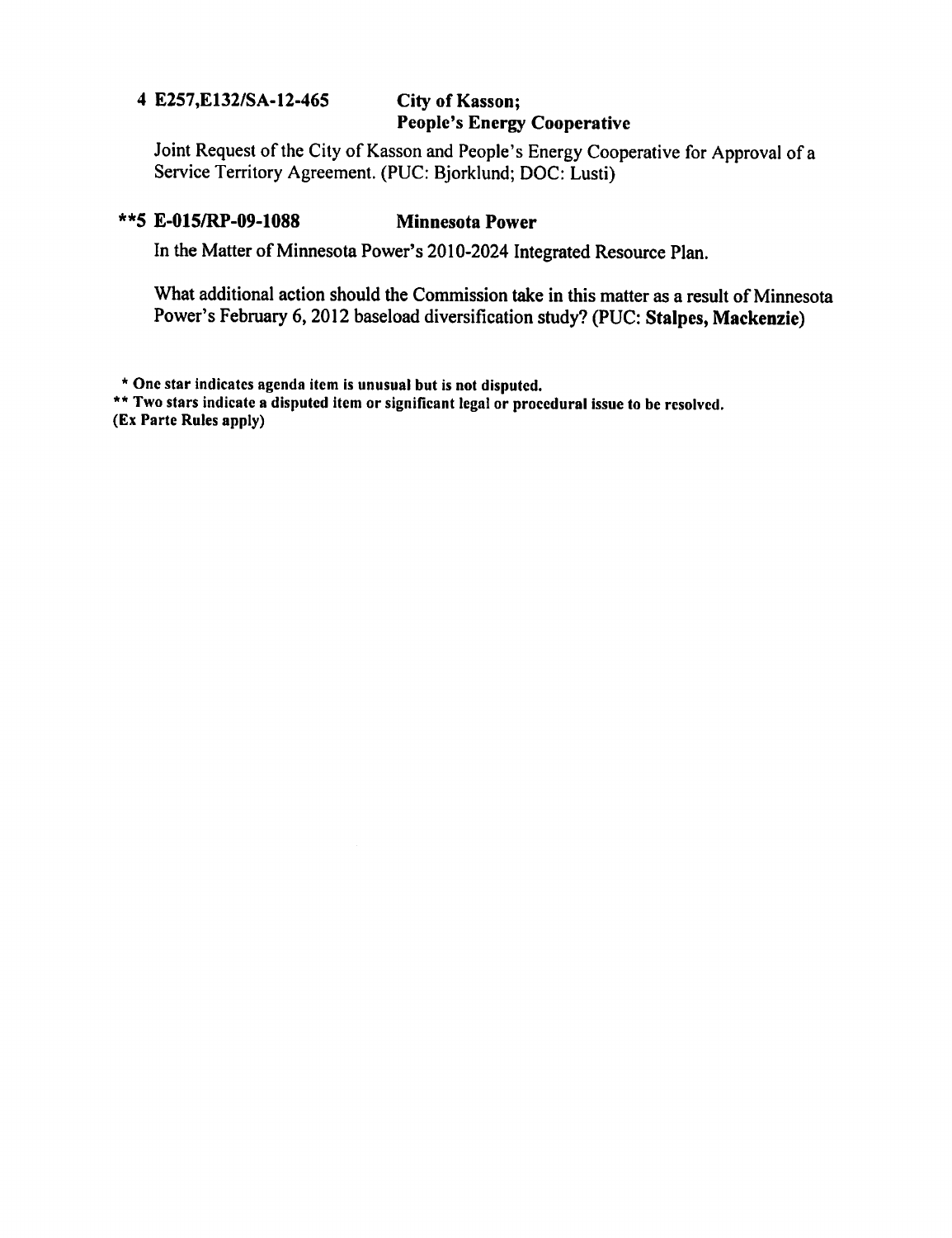#### CERTIFICATE OF SERVICE

I, Margie DeLaHunt, hereby certify that I have this day, served a true and correct copy of the following document to all persons at the addresses indicated below or on the attached list by electronic filing, electronic mail, courier, interoffice mail or by depositing the same enveloped with postage paid in the United States mail at St. Paul, Minnesota.

 $\bullet$ 

#### Minnesota Public Utilities Commission CORRECTED NOTICE OF COMMISSION MEETING

Docket Number N/A Dated this 30th day of July, 2012

/s/ Margie DeLaHunt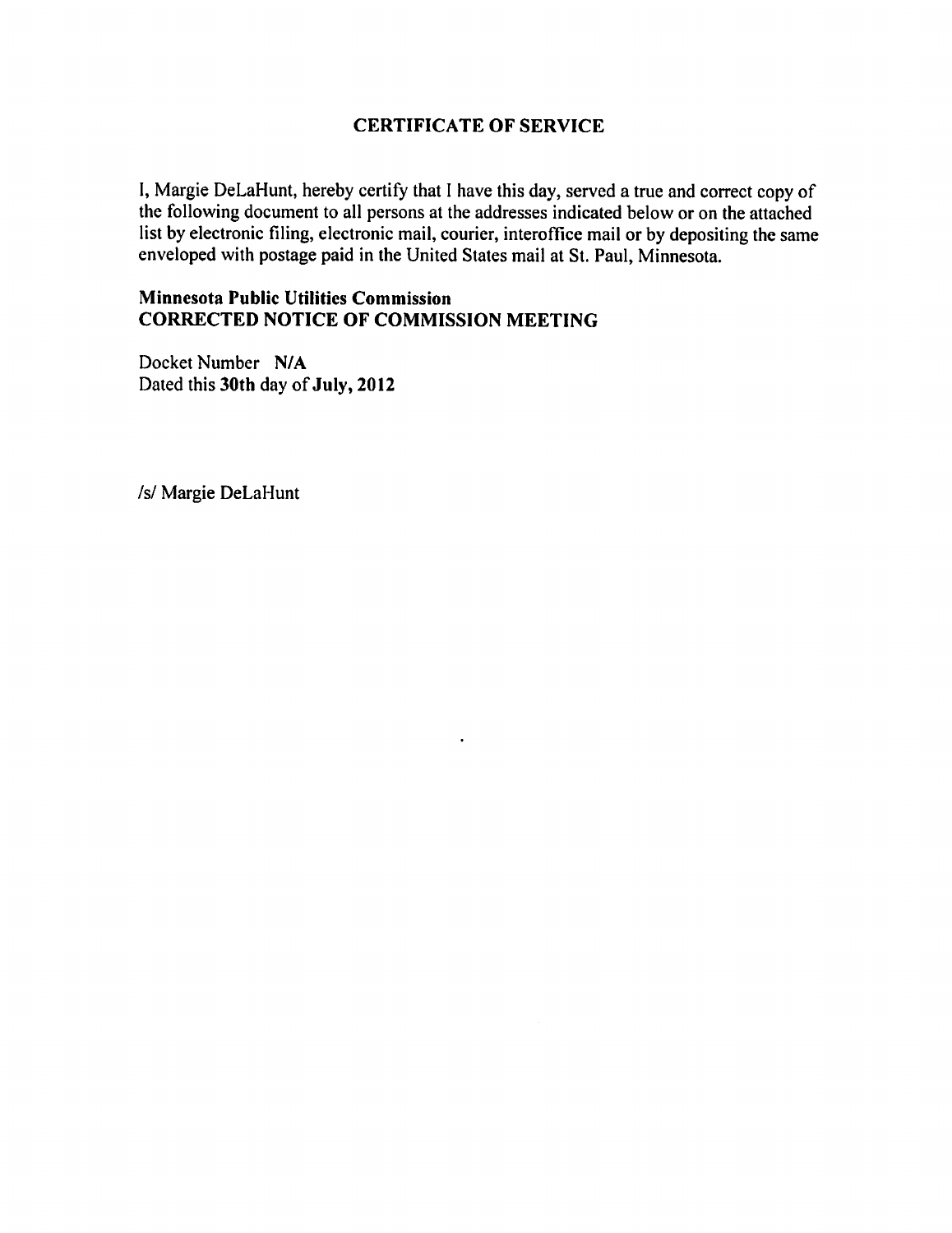#### Agenda List For 08/09/2012

| <b>LASTNAME</b> | <b>FIRSTNAME</b> | <b>DELIVERY</b><br><b>METHOD</b> | <b>COMPANYNAME</b>                     | <b>CONTACTADDRESS</b>          |
|-----------------|------------------|----------------------------------|----------------------------------------|--------------------------------|
| Agrimonti       | Lisa             | Electronic                       | Briggs And Morgan, P.A.                | lagrimonti@briggs.com          |
| Anderson        | Christopher      | Electronic                       | Minnesota Power                        | canderson@allete.com           |
| Anderson        | Julia            | Electronic                       | Office of the Attorney General-DOC     | Julia.Anderson@ag.state.mn.us  |
| <b>Benson</b>   | Douglas          | Electronic                       | <b>Department of Health</b>            | douglas.benson@state.mn.us     |
| <b>Brusven</b>  | Christina        | Electronic                       | Fredrikson & Byron, P.A.               | cbrusven@fredlaw.com           |
| Doneen          | Randall          | Electronic                       | <b>Department of Natural Resources</b> | randall.doneen@dnr.state.mn.us |
| Ferguson        | Sharon           | Electronic                       | <b>Department of Commerce</b>          | sharon.ferguson@state.mn.us    |
| Frederickson    | Dave             | Electronic                       | <b>MN Department of Agriculture</b>    | Dave.Frederickson@state.mn.us  |
| Germundson      | Travis           | Electronic                       |                                        | travis.germundson@state.mn.us  |
| Haar            | Burl W.          | Electronic                       | <b>Public Utilities Commission</b>     | burl.haar@state.mn.us          |
| Hammel          | Karen Finstad    | <b>Electronic</b>                | Office of the Attorney General-DOC     | Karen.Hammel@ag.state.mn.us    |
| Herring         | Valerie          | Electronic                       | Briggs and Morgan, P.A.                | vherring@briggs.com            |
| Krikava         | Michael          | Electronic                       | Briggs And Morgan, P.A.                | mkrikava@briggs.com            |
| Kromar          | Karen            | <b>Electronic</b>                | <b>MN Pollution Control Agency</b>     | karen.kromar@state.mn.us       |
| Lindell         | John             | Electronic                       | Office of the Attorney General-RUD     | agorud.ecf@ag.state.mn.us      |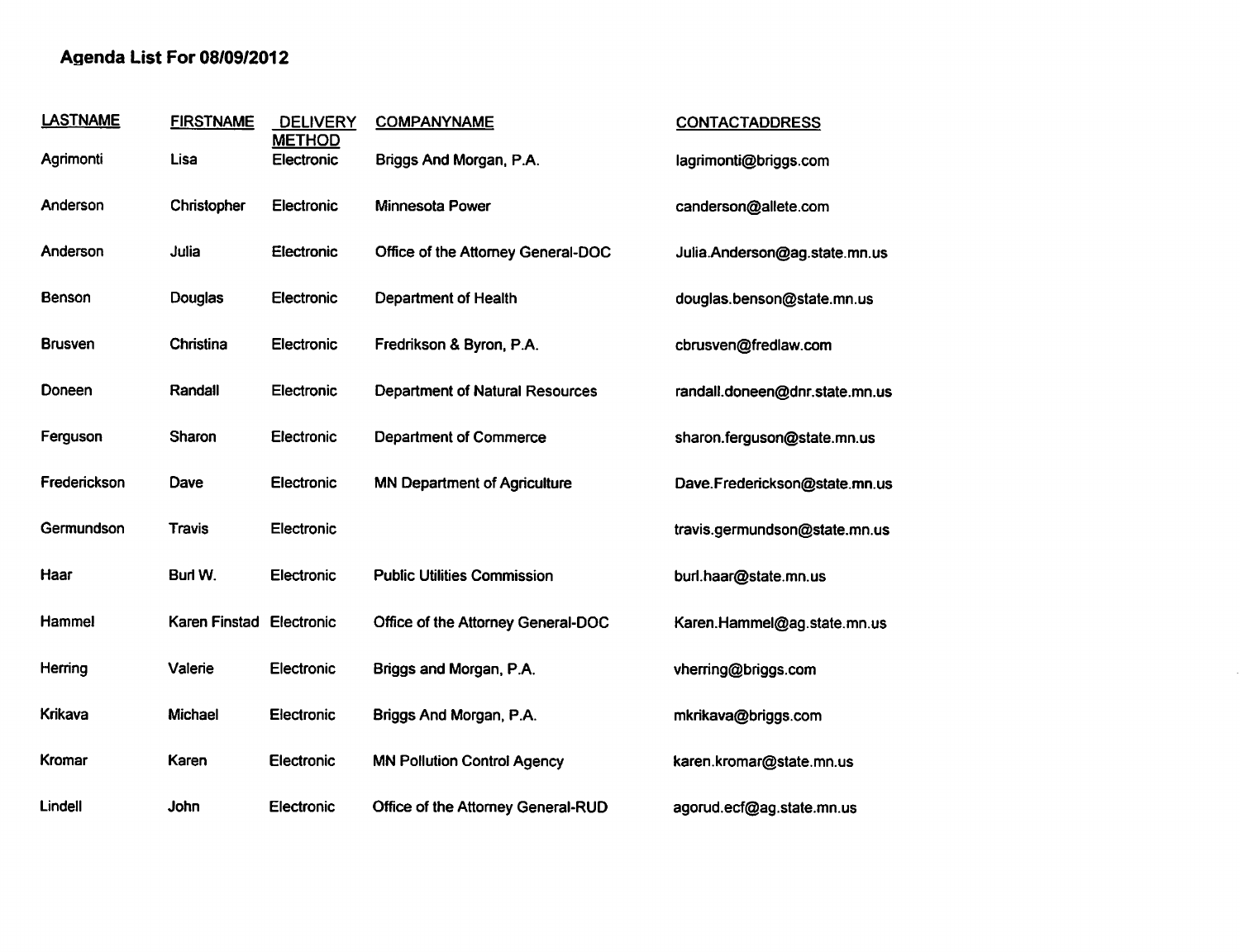| <b>LASTNAME</b> | <b>FIRSTNAME</b> | <b>DELIVERY</b><br><b>METHOD</b> | <b>COMPANYNAME</b>                          | <b>CONTACTADDRESS</b>                                                                                        |
|-----------------|------------------|----------------------------------|---------------------------------------------|--------------------------------------------------------------------------------------------------------------|
| <b>Meloy</b>    | <b>Brian</b>     | Electronic                       | Leonard, Street & Deinard                   | brian.meloy@leonard.com                                                                                      |
| <b>Moeller</b>  | David            | Electronic                       | Minnesota Power                             | dmoeller@allete.com                                                                                          |
| <b>Niles</b>    | David W.         | Electronic                       | Minnesota Municipal Power Agency            | david.niles@avantenergy.com                                                                                  |
| Patton          | <b>Bob</b>       | Electronic                       | <b>MN Department of Agriculture</b>         | bob.patton@state.mn.us                                                                                       |
| <b>Ross</b>     | Jennie           | Electronic                       |                                             | jennie.ross@state.mn.us                                                                                      |
| Seykora         | David            | Electronic                       | <b>MN Department of Transportation</b>      | dave.seykora@state.mn.us                                                                                     |
| Spangler, Jr.   | Ron              | Electronic                       | <b>Otter Tail Power Company</b>             | rlspangler@otpco.com                                                                                         |
| <b>Stine</b>    | John             | Electronic                       | <b>Department of Health</b>                 | john.stine@state.mn.us                                                                                       |
| Swanson         | Eric             | Electronic                       | <b>Winthrop Weinstine</b>                   | eswanson@winthrop.com                                                                                        |
| Thompson        | SaGonna          | Electronic                       | <b>Xcel Energy</b>                          | Regulatory.Records@xcelenergy.com                                                                            |
| Blazar          | William A.       | Paper                            | Minnesota Chamber Of Commerce               | Suite 1500 400 Robert Street North, St. Paul, MN, 55101                                                      |
| <b>Brekke</b>   | Jon              | Paper                            | <b>Great River Energy</b>                   | 12300 Elm Creek Boulevard , Maple Grove, MN, 55369-4718                                                      |
| Garry           | Elaine           | Paper                            | <b>Peoples Cooperative Services</b>         | 3935 Highway 14 E PO Box 339, Rochester, MN,<br>55904-7802                                                   |
| Garvey          | Edward           | Paper                            |                                             | 32 Lawton Street, St. Paul, MN, 55102                                                                        |
| Gasele          | John R.          | Paper                            |                                             | Fryberger Buchanan Smith & Frederick PA 700 Lonsdale Building 302 West Superior Street, Duluth, MN,<br>55802 |
| Goodpaster      | Elizabeth        | Paper                            | <b>MN Center for Environmental Advocacy</b> | Suite 206 26 East Exchange Street, St. Paul, MN,<br>55101-1667                                               |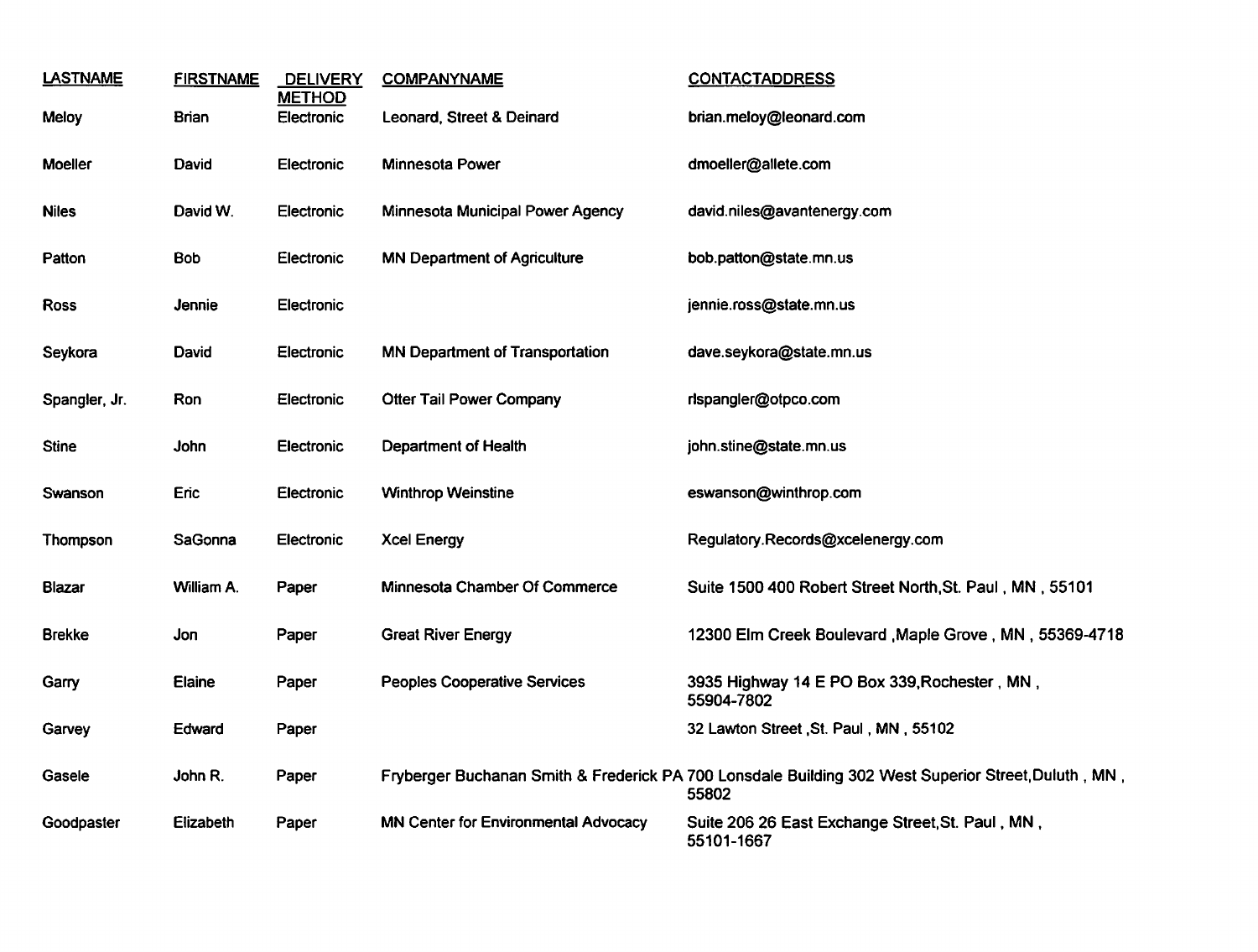| <b>LASTNAME</b>       | <b>FIRSTNAME</b> | <b>DELIVERY</b><br><b>METHOD</b> | <b>COMPANYNAME</b>                                   | <b>CONTACTADDRESS</b>                                                                  |
|-----------------------|------------------|----------------------------------|------------------------------------------------------|----------------------------------------------------------------------------------------|
| <b>Hillstrom</b>      | Tom              | Paper                            | <b>Xcel Energy</b>                                   | 7th Floor 414 Nicollet Mall, Minneapolis, MN, 55401-1993                               |
| Jamot                 | Craig            | Paper                            | U.S. Army Corps of Engineers                         | 10867 E Gull Lake Dr NW , Brainerd, MN, 56401                                          |
| Kanvik                | Joel W.          | Paper                            | Enbridge Energy Company, Inc.                        | Suite 3300 1100 Louisiana Street, Houston, TX, 77002-5217                              |
| Keane                 | Timothy          | Paper                            | Malkerson Gunn Martin LLP                            | 1900 U.S. Bank Plaza South Tower 220 South Sixth<br>Street, Minneapolis, MN, 55402     |
| Krass                 | Phillip          | Paper                            | Malkerson Gunn Martin LLP                            | 1900 US Bank Plaza 220 South Sixth Street, Minneapolis, MN<br>, 55402                  |
| Lange                 | Nancy            | Paper                            | Izaak Walton League of America                       | Suite 202 1619 Dayton Avenue, St. Paul, MN, 55104                                      |
| Lenth                 | Randy D.         | Paper                            | City of Kasson                                       | 401 Fifth Street SE, Kasson, MN, 55944-2204                                            |
| Marshall              | Pam              | Paper                            | <b>Energy CENTS Coalition</b>                        | 823 7th St E, St. Paul, MN, 55106                                                      |
| Maxwell               | Daryl            | Paper                            | Manitoba Hydro                                       | 360 Portage Ave FL 16 PO Box 815, Station Main, Winnipeg,<br>Manitoba, R3C 2P4, Canada |
| Moratzka              | Andrew           | Paper                            | Mackall, Crounse and Moore                           | 1400 AT&T Tower 901 Marquette Ave, Minneapolis, MN,<br>55402                           |
| <b>Myers</b>          | Rachel           | Paper                            | <b>Malkerson Gunn Martin LLP</b>                     | 1900 U.S. Bank Plaza South Tower 220 South Sixth<br>Street, Minneapolis, MN, 55402     |
| Osteraas              | Thomas L.        | Paper                            | <b>Excelsior Energy</b>                              | 225 S 6th St Ste 1730, Minneapolis, MN, 55402                                          |
| Overland              | Carol A.         | Paper                            | Legalectric - Overland Law Office                    | 1110 West Avenue , Red Wing, MN, 55066                                                 |
| Ragsdale              | Kent             | Paper                            | Alliant Energy-Interstate Power and Light<br>Company | P.O. Box 351 200 First Street, SE, Cedar Rapids, IA,<br>52406-0351                     |
| <b>Sanders</b>        | <b>Betty</b>     | Paper                            | <b>Charter Fiberlink, LLC</b>                        | 12405 Powerscourt Drive , St. Louis, MO, 63131                                         |
| <b>Shaddix Elling</b> | Janet            | Paper                            | <b>Shaddix And Associates</b>                        | Ste 122 9100 W Bloomington Frwy, Bloomington, MN, 55431                                |